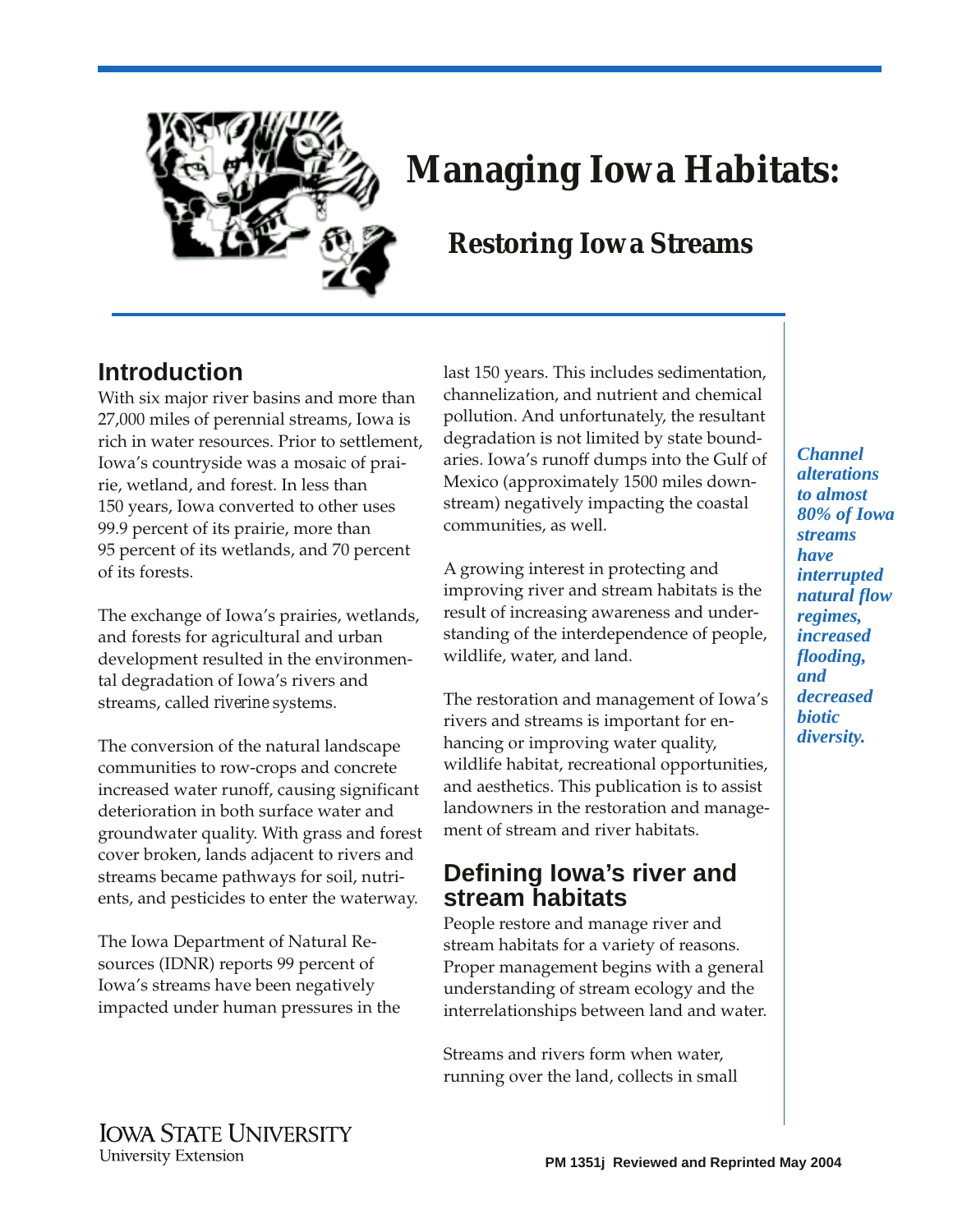*Streams are usually smaller, with a steeper slope and faster current than rivers. Streams combine running and quiet water in a series of shallow runs interspersed with deeper pools. Rivers are usually bigger, muddier, slower, and deeper. The riffles and pools, typical of streams, are often absent.* 

*Extensive root systems promote bank stability and overhanging branches provide shade. Leaves and twigs tumbling into the water are used in different ways by a variety of stream dwellers.* 

JKB

rills. The joining of these channels form headwater streams, which couple with other streams and create rivers.

*Lotic* (flowing) waterways, like rivers and streams, differ from *lentic* (calm) water systems, such as ponds and lakes, in several ways. One of the most distinguishing characteristics of rivers and streams is a faster current. Another difference is the associated plant and animal communities.

### *A stream community*

The stream or river community includes a variety of interacting plants and animals adapted to life in a lotic water environment. Some are adapted to the swift currents of a small stream, others favor the soft, slow flow of a river's backwater.

All plants, including aquatic, require oxygen, nutrients, and sunlight to flourish. As in wetlands, there are submergent and emergent plants in streams. In addition to providing shelter, these plants are important to a variety of aquatic animals as food.

Accompanying the "instream" plant community is riparian (streamside) vegetation. Tree species tolerant of wet soils, such as cottonwood, silver maple, and willow, grow on the moist banks of streams and rivers.

Both instream and riparian vegetation influence the water temperature and the stream's productivity as water moves downstream.

fungi and bacteria Also important to stream productivity are the *decomposers*. A collection of aquatic

Stream

River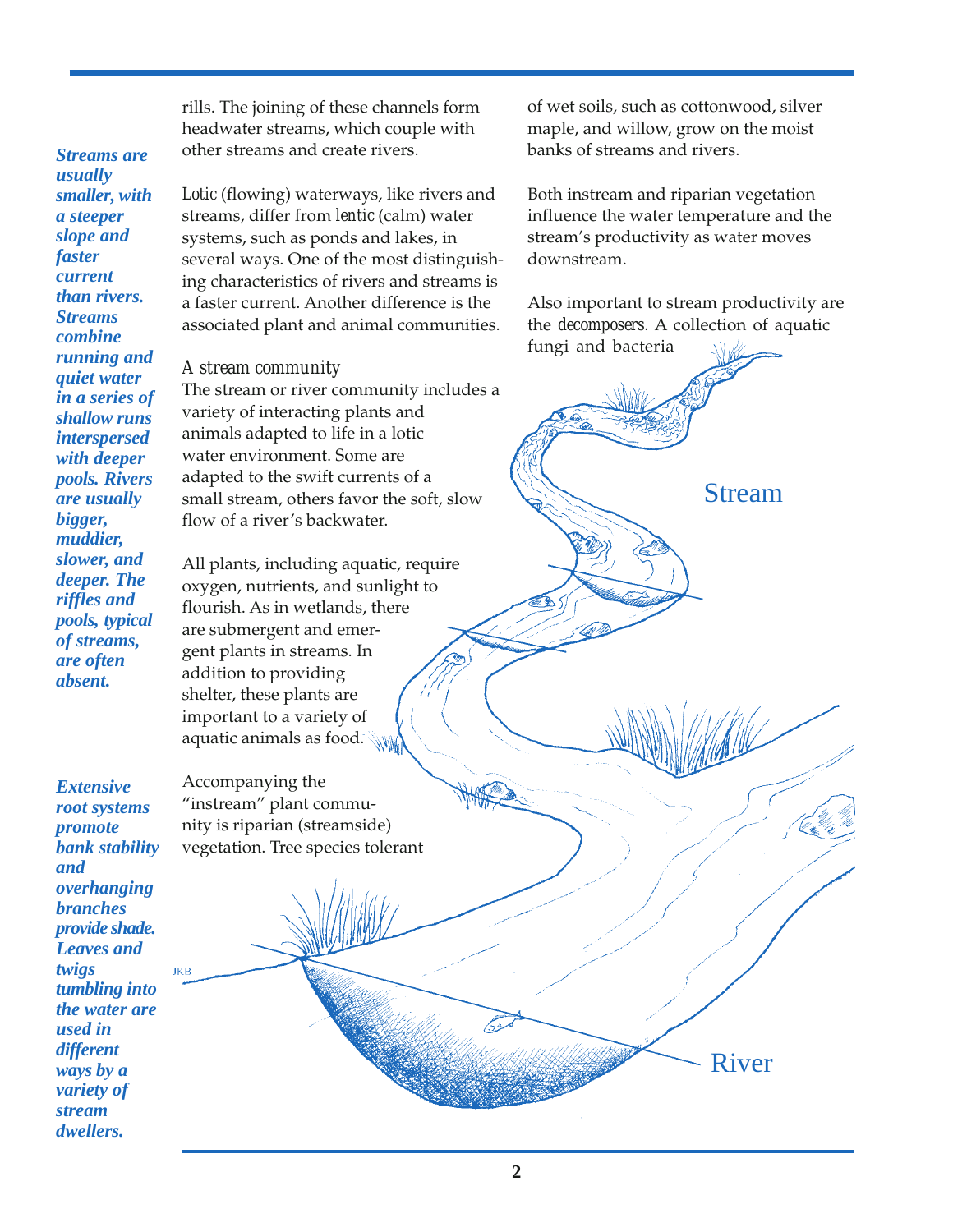change dead organic debris (contributed by sources inside and outside of the stream) into *detritus*, which is eaten by other stream residents.

In addition to the microscopic decomposers, there are a variety of stream invertebrates that help transform large particulate material into small pieces and dissolved substances.

Many aquatic plants and animals have specific habitat requirements such as water temperature or oxygen levels. Other water characteristics that influence plant and animal communities include water depth, velocity (speed), and turbidity (clarity). Excessive nutrients and sediments, carried in runoff from adjacent lands, adversely affect these water characteristics.

### *Land use and stream quality*

The land uses within a watershed and adjacent to rivers and streams influence a variety of environmental characteristics including plant and animal communities, visual appeal, and water quality.

With more than 90 percent of Iowa land in farms, agricultural production is economically important to Iowa. Unfortunately, the practices associated with row-crop and livestock production often are intensive and cause stream degradation.

An average annual soil loss from Iowa farms of 9 tons per acre coupled with the annual application of almost 6500 tons of fertilizers has ranked soil and nutrients as the top two pollutants found in Iowa waterways.

The imbalance created by this excessive pumping of agricultural pollutants into Iowa's waterways compromises environmental health and the well-being of people downstream. In addition, it costs farmers money that literally goes "down the river."

Because of the intimate relationship between these aquatic systems and their associated watershed, understanding this interdependence is important to successful river and stream restoration and management.

## **General guidelines for stream and river restoration**

Reasons for restoring river and stream habitats vary among landowners. Most projects share a common goal of enhancing available stream or river habitat. As with any restoration project, advanced planning will save time and money.

Questions that emerge in the planning process are often complex, requiring expertise from a variety of disciplines. Contact local professionals to determine what (if any) permits are required and to discuss project objectives, site selection, evaluation, and management. Many of these types of questions can be answered during a site evaluation conducted by a public or private professional consultant.

### *Restoration techniques and methods*

Most stream or river restoration projects focus on habitat modifications made within the stream or in the riparian zone. Many successful restoration projects employ a combination of the methods described on the following pages.

### **Instream treatments**

There are dozens of instream treatments appropriate for stream habitat

*Many aquatic plants and animals have specific habitat requirements such as water temperature or oxygen levels.* 

Animals like great blue herons are important members of riparian communities.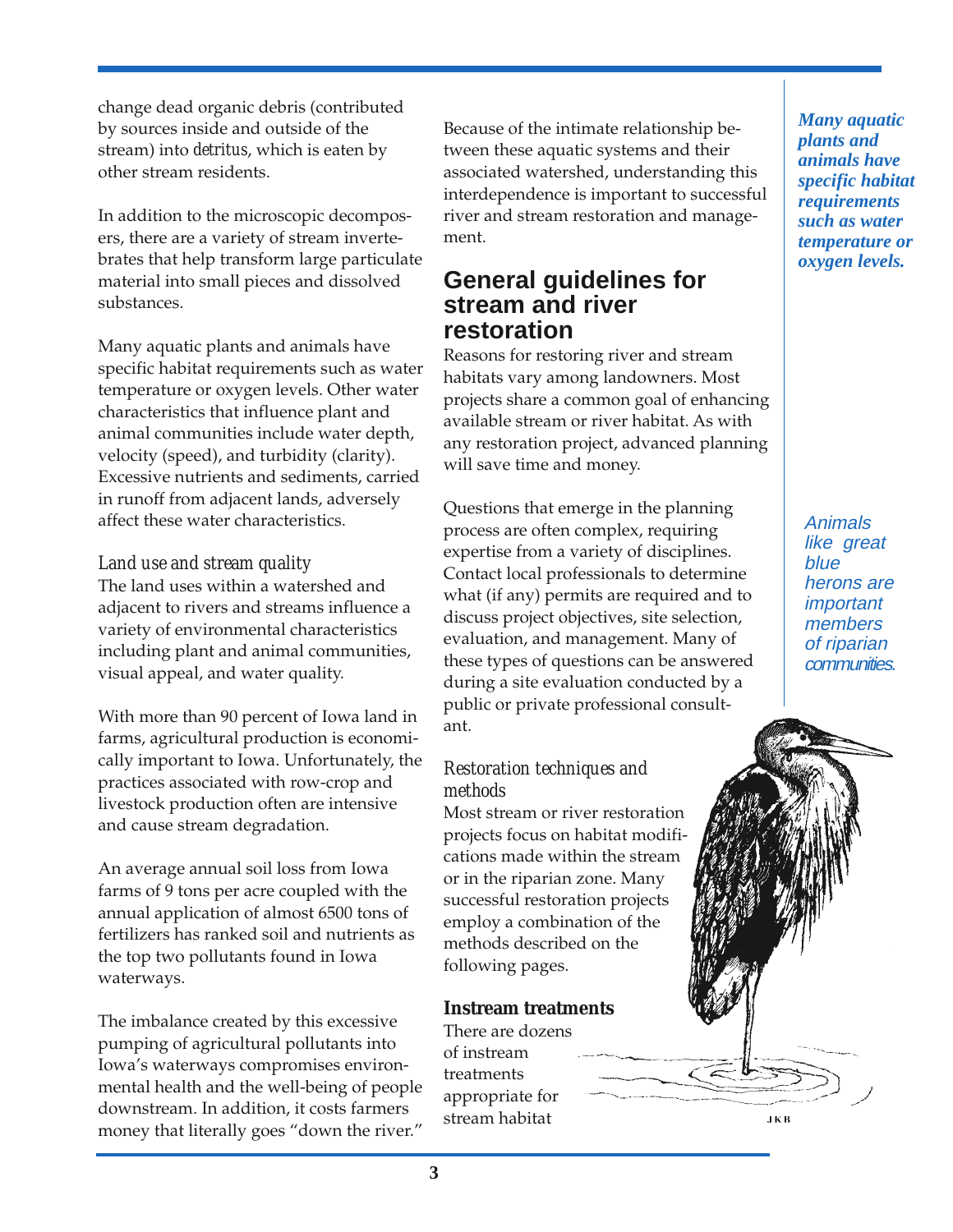restoration including trash catchers, pool excavations, and bottom manipulations. Instream treatments are used to improve fish habitat by deepening existing or creating new pools and reducing current speed and changing its direction. The most frequently used are overpour structures (dams and weirs), current deflectors, and boulder placement.

Although commonly used in high gradient streams, dams are not recommended for use in many stream restoration projects. Damming low gradient streams, such as those common throughout Iowa, can damage upstream habitat by slowing water flow and increasing sedimentation. Such stream alteration also often requires a permit.

Consideration of the erodibility of adjacent banks is critical when making any instream alterations. Every effort should be made to prevent stream bank erosion.

### *Current deflectors*

Current deflectors are inexpensive, easy to construct, and appropriate for use in a variety of stream sizes. They are readily adaptable, easy to use with other treatments, and are frequently successful in improving stream habitat.

Strategically placed deflectors will create or protect deep water habitat and reduce bank erosion. Shape, size, materials used, and angle of the deflection, are important current deflector characteristics to consider prior to incorporating them into a restoration project.

### *Boulder placement*

The simplest and most commonly used instream treatment is boulder placement. Boulders can be placed randomly or in clusters during low flow. The subsequent pools and eddies that form behind boulders are important fish habitat. The boulders also provide valuable surfaces to which invertebrates and other organisms can cling.

Recommended boulder size varies with stream size, flow characteristics, and the size of the moving/hauling equipment. As a general rule, select boulders a minimum of 2 feet in diameter. In smaller streams, smaller boulders may be appropriate.

Creating and maintaining diversity in a stream channel will reduce bank erosion, improve water quality, and enhance recreational opportunities such as fishing.

### **Examples of questions to ask while planning**

Modified from Gore, James A. 1985. The restoration of rivers and streams.

### *Biological Technical Practical*

- 
- 
- 
- 

- 
- What plant and animal What are the normal and with the project? species are desired? extreme flow patterns of the • What materials are available • What are the preferred stream? The stream stream in the site?
- habitat conditions of these What is the composition of How is the site accessible? • Will revegetation be stream bank? permits?
	- required? What are the uses of the land adjacent to the stream?

- What plant and animal What are the dimensions and What are the monetary and species are present now? the shape of the stream? labor constraints associated
	-
	-
	- species? stream bed sediment and Does the project require any

*Properly placed boulders can restore meanders and pools, improve pool/riffle ratios, protect eroding banks, and improve fish and invertebrate habitat. Granite, quartzite, or limestone boulders are recommended due to their durability.*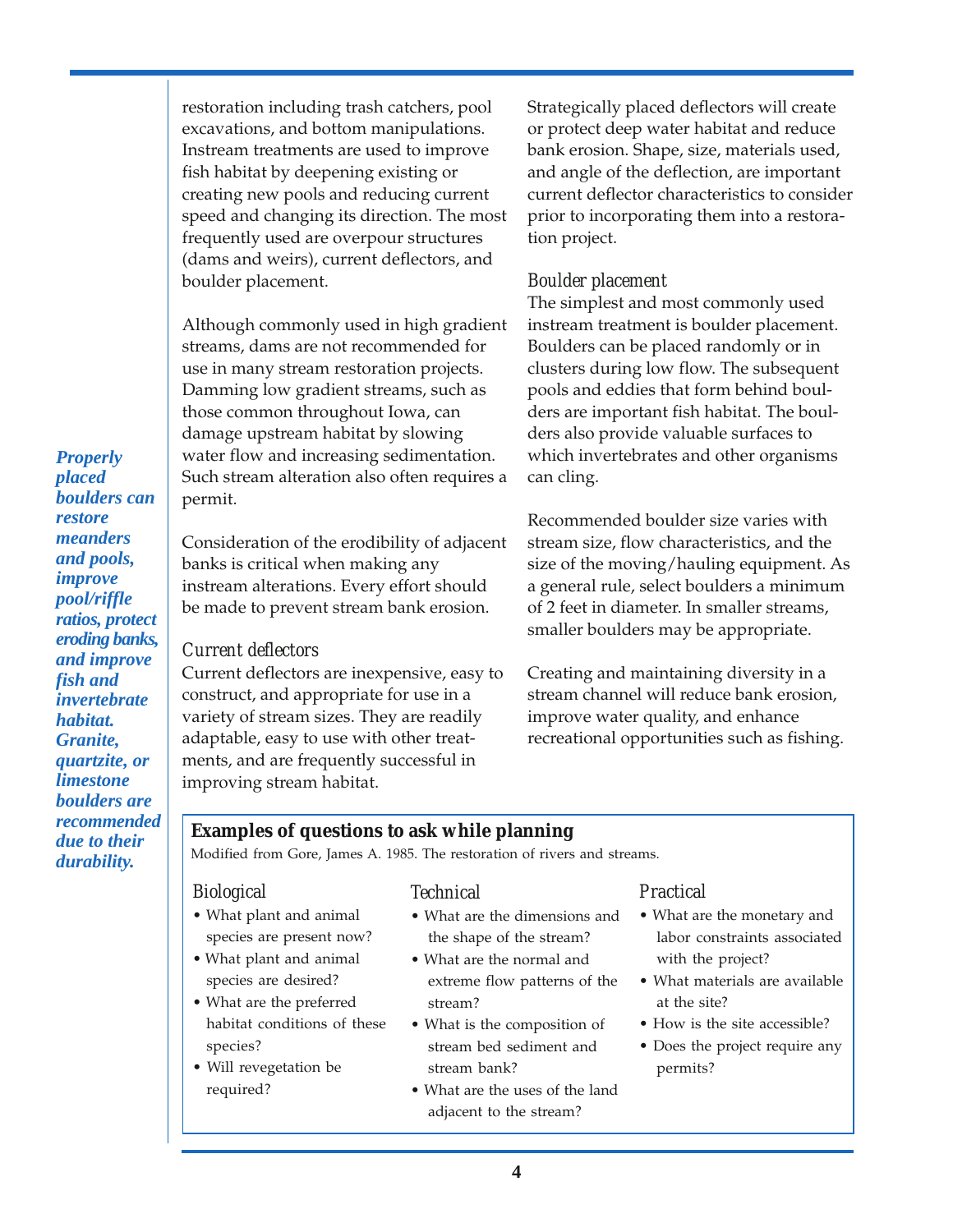### **Streamside modifications**

There are numerous riparian habitat treatments proven to improve stream quality including livestock exclusion, riparian buffer strips, and stream bank protection.

### *Livestock exclusion*

Limiting livestock access to streams is important to streambank protection, decreases soil erosion, and improves environmental quality. The livestock's water source and the stream's integrity are protected by using a combination of fencing, off-stream watering, and fenced livestock crossings.

### *Riparian buffer strips*

Comprised of a variety of grasses, shrubs, and trees, streamside buffer strips filter sediment, nutrients, and pesticides from runoff before it enters an adjacent stream or river. In addition to protecting waterways, riparian buffer strips enhance visual appeal and wildlife habitat.

### *Stream bank stabilization*

Stream bank stabilization techniques are critical for steep or poorly vegetated banks, in areas where buffer strips cannot be planted. Stream bank stabilization techniques include installing riprap or tire

> **Type B riprap recommended for endurance.**

and wire/rock gabions. Because of their visual appeal, planting grasses or plugging willow cuttings is often preferred.

### **Riprap**

One of the most common and effective methods of controlling stream bank erosion is placing a layer of various-sized rocks, called riprap. In addition to the easy installation and low maintenance upkeep, riprap readily settles into the bank's shape, assuming a fairly natural appearance.

Reslope the bank on a 1–3 percent slope before placing the riprap. Broken pieces of limestone, dolomite, or quartzite (available at most quarries in various sizes as "Class V Revetment Stone"), are suitable for use as riprap in most stream restoration projects.

Using a variety of shapes and sizes helps the rocks form a tight, dense barrier and protects the bank prone to erosion.

*Creating and maintaining diversity in a stream channel will reduce bank erosion, improve water quality, and enhance recreational opportunities such as fishing.* 

**Deflectors should be angled downstream at A triangular wing about 45**°**from the shape minimizes bank** current.

Willia

**At low flow, the deflecting structure should not extend more than a foot above the water surface.** 

**Generally, the deflector should not extend more than one half the distance across the stream channel.** 

```
Stream current deflectors
```
**and bed erosion during** 

**high flow.**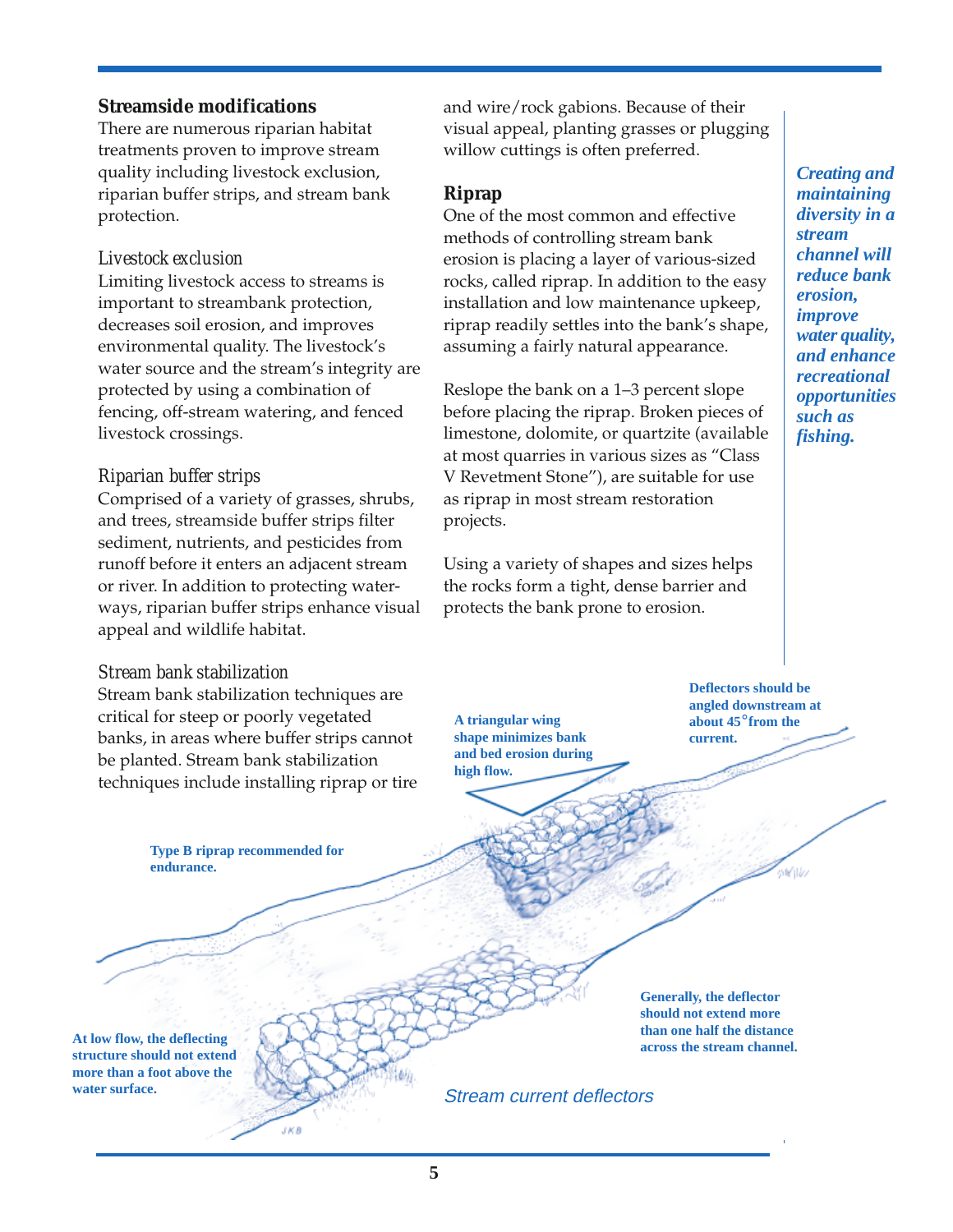### **Vegetation**

*Streamside vegetation provides valuable habitat for more than 100 different bird and small mammal species.* 

The natural appearance of vegetation enhances the visual appeal of stream and river habitats. In areas that are not subjected to strong currents, or pastured, grass seeding is effective. Another plant shown effective in bank stabilization is willow. When pounded into a stream bank, 3-inch diameter by 3 foot long willow cuttings rigorously establish a stabilizing root network. Implementation of these practices enhances habitat not only for aquatic species but riparian and upland wildlife as well.

## **Monitoring and management**

Although it could take several years, possibly decades, to glean all the benefits of a successful restoration project, studies indicate aquatic plants and animals are quick to respond to simple stream habitat improvements.

In order to assess the success of the restoration project, consider monitoring the stream. Stream monitoring can be as simple as recording stream velocities, visually assessing water clarity, or collecting data on water chemistry, observed plants and animals species, and their abundance changes over time. Iowa has a network of volunteer water quality monitoring projects. Contact the Iowa DNR for more details.

In addition to assessing success, monitoring stream improvement will guide future management planning. The benefits of these restoration projects will magnify as people work to improve stream and river habitat on their land.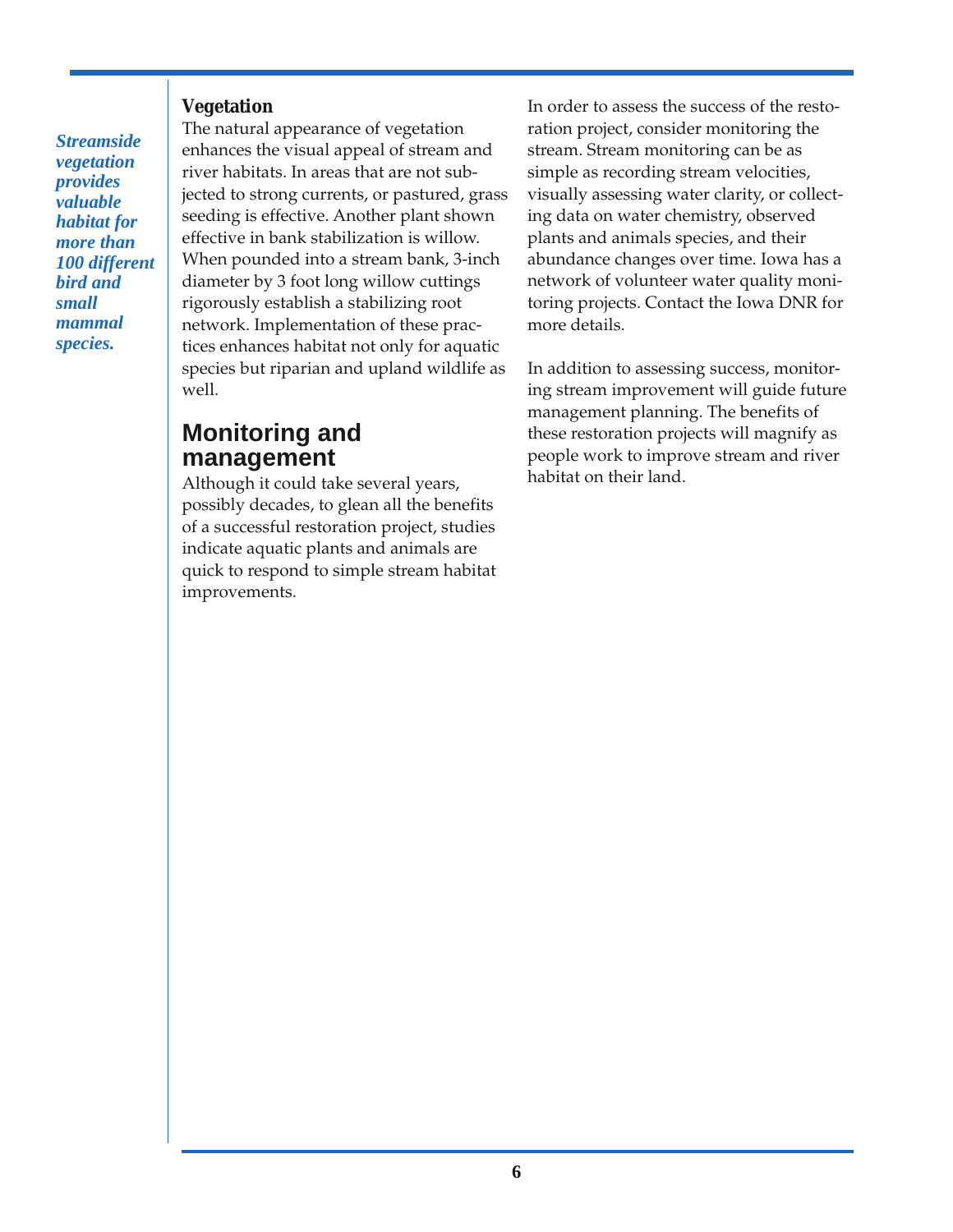

# **Sources for additional information and technical support**

- Iowa Department of Natural Resources, Wallace Building, Des Moines, IA 50319 515/281-5145
- County Conservation Boards Listed under the "Government-County" section of your local phone book.
- Natural Resource Conservation Service—County offices listed under "Government— Federal, USDA" section of your local phone book.
- Soil Conservation District—Listed under the "Government-County" section of your local phone book.

Iowa State University Extension—County offices listed under the "Government-County" section of your local phone book.

# **Other Iowa State University Extension publications useful in restoring linear habitats**

- IAN-103 Iowa Water Pollution
- IAN-201 Iowa's Biological Communities
- IAN-307 Iowa's Shrubs and Vines
- IAN-407 Iowa Biodiversity
- IAN-408 Adapting to Iowa
- IAN-605 Iowa Fish
- Pm-1351b Managing Iowa Habitats: Wildlife Needs That Dead Tree